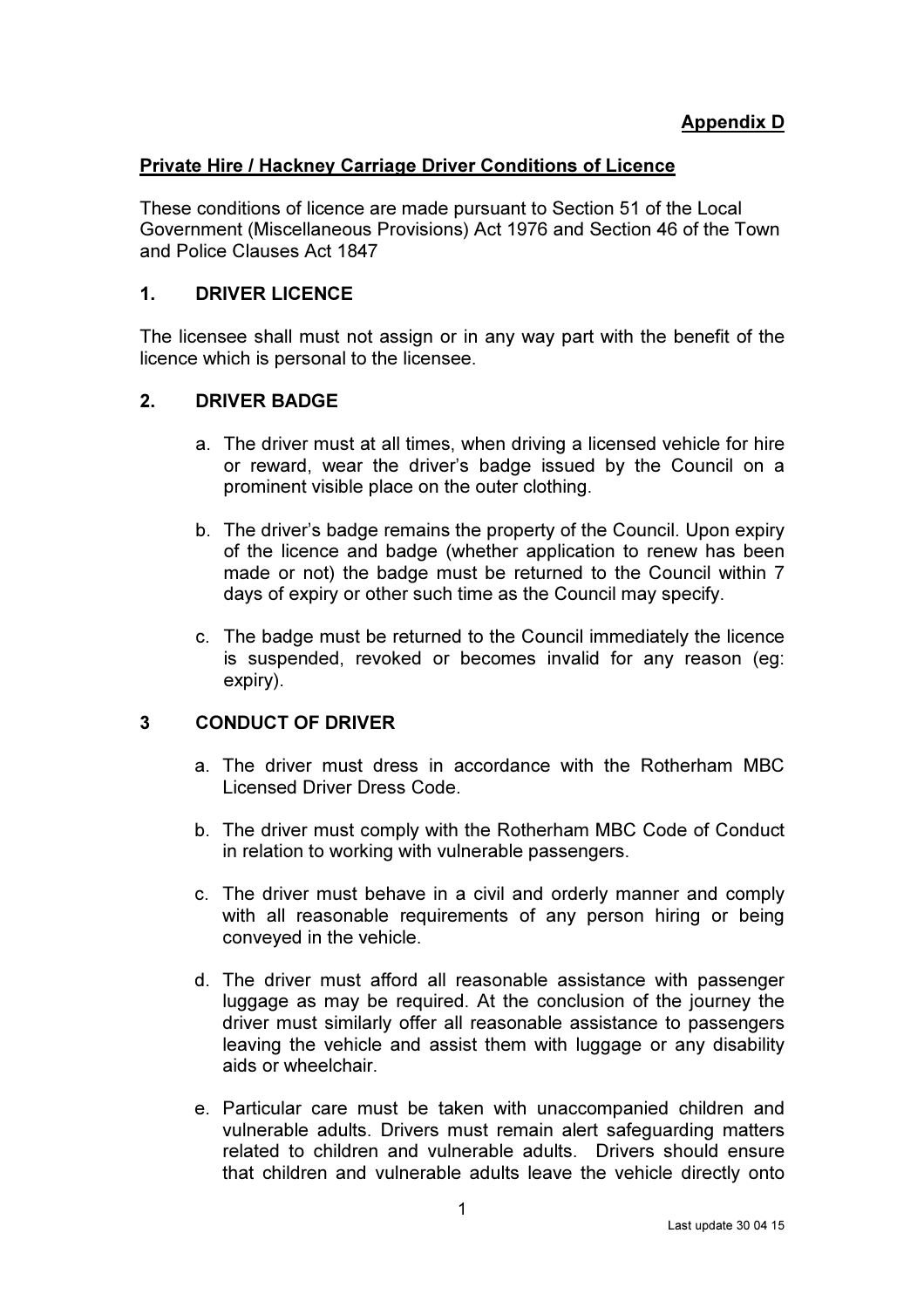the kerb and immediately outside their destination (if it is safe and legal to do so).

- f. The driver must take all reasonable steps to ensure the safety of passengers entering or conveyed in or alighting from the vehicle, especially those passengers with a disability – see 4 below.
- g. The driver must not smoke tobacco or like substance in the vehicle at any time as provided by the Health Act 2006.
- h. The driver must not, without the express consent of the hirer, drink or eat in the vehicle (water may be drunk) or play any radio or sound reproducing instrument or equipment in the vehicle other than for the sending or receiving messages in connection with the operation of the vehicle.
- i. The driver must at all times when driving a licensed vehicle ensure that such vehicle is maintained in a roadworthy and clean condition.
- j. The driver of a licensed vehicle must ensure that none of the markings / signs / notices that are required to be displayed on the vehicle become concealed from public view or be so damaged or defaced that any figure or material particular is rendered illegible.
- k. The driver of a private hire vehicle must if he/she is aware that the vehicle has been hired to be in attendance at an appointed time and place or he/she has otherwise been instructed by the operator or proprietor of the vehicle to be in attendance at an appointed time and place punctually attend at the appointed time and place unless delayed or prevented by sufficient cause.
- l. The use of scanner equipment is prohibited.
- m. The driver of a wheelchair accessible vehicle is required to hold a Driving Standards Agency (DSA) Wheelchair Assessment **Certificate**
- n. Where there is a reasonable cause to believe that there is a need to assess a licence holders English language literacy and numeracy skills because of a substantiated complaint, or an expressed concern from an identified person, an authorised officer may require, in writing, a licensed driver to undertake such testing at his/her own expense. A reasonable time scale up to 3 months will be set for the test to be successfully undertaken at a place designated by the council. If unsuccessful, or there is a failure to attend, the licence of the driver may be suspended and consideration given to its revocation.
- o. During the lifetime of a drivers licence, an authorised officer of the Council may require a licence holder to undertake reasonable and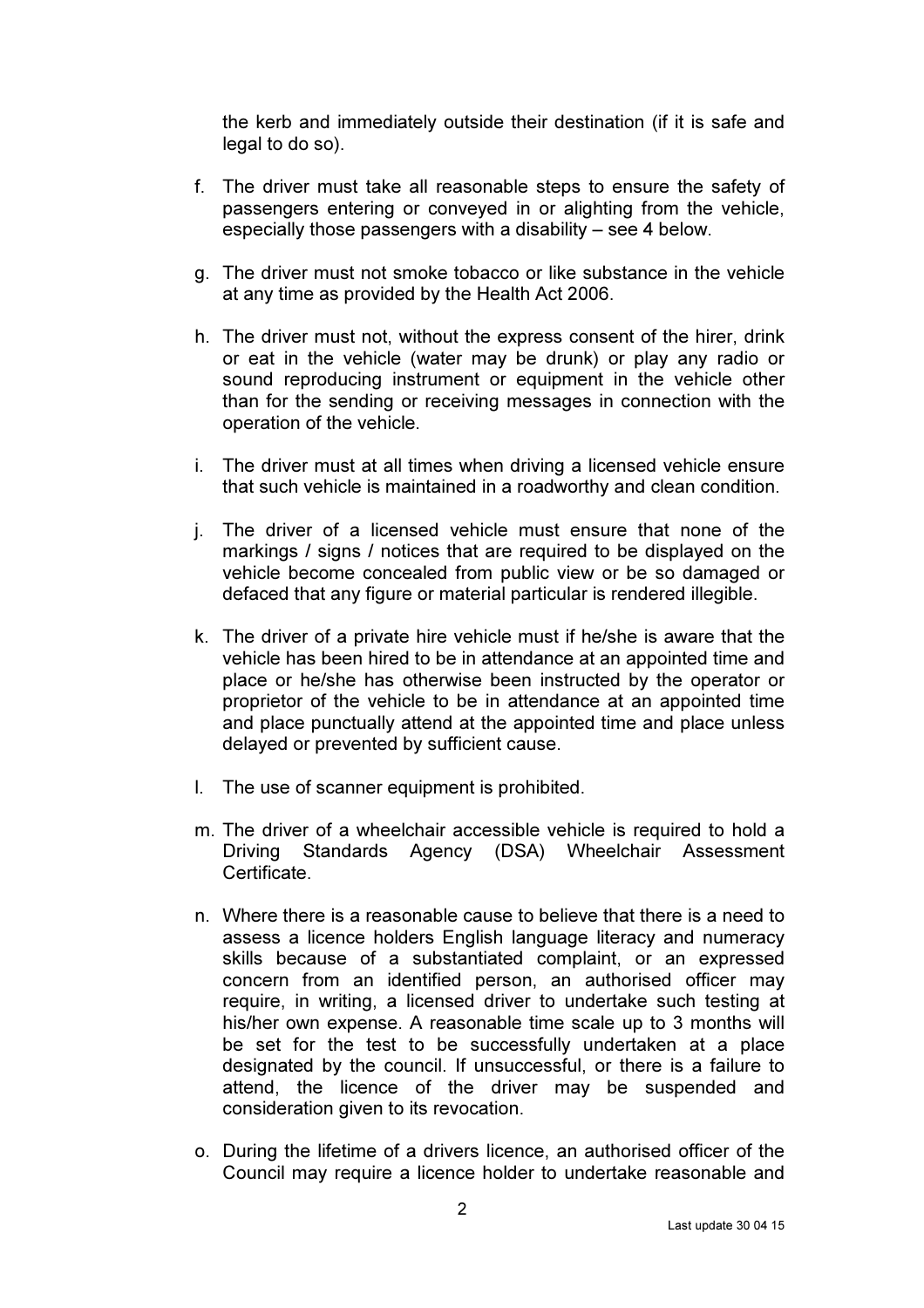appropriate training to meet these expectations and requirements. Such a requirement would be in writing. A reasonable time scale of up to 3 months will be set for the training to be successfully undertaken at a place designated by the Council. If there is a refusal or failure to attend, or the licensed driver does not meaningfully participate in the training or attain the training accreditation the licence may be suspended and consideration given to its revocation. The cost of such training will be borne by the licence holder.

p. Drivers must undertake an inspection of any vehicle that they are driving whilst working as a private hire / hackney carriage driver. This inspection must be undertaken at least daily and before the first carriage of fare paying passengers in the vehicle whilst it is being driven by the licence holder. The checks to be carried out by the driver must include all vehicle maintenance items listed in the annex to the Highway Code entitled 'vehicle maintenance, safety and security'. In addition, a check must be made to ensure that all signage and notices that are required by Rotherham MBC licensing conditions are appropriately fixed / attached to the vehicle. A record must be made by the driver to confirm that the checks have been undertaken, this record must be available for inspection by an authorised officer of the council.

# 4 FARES AND FARECARDS

- a. The driver of a private hire vehicle must ensure that a notice is visibly displayed for the benefit of passengers to the effect that in the absence of a published fare scale, the fare should be agreed between passenger(s) and driver before commencement of the journey. When a fare scale is used that fare scale must be displayed and must be a similar size to the fare cards carried by Hackney Carriages and must give an accurate reflection of the charge, including any specific additions (i.e. Bank Holiday and after midnight loading) the customer may be expected to pay.
- b. The driver must not, if driving a licensed vehicle fitted with a taximeter, cause the fare recorded thereon to be cancelled or concealed until the hirer has had the opportunity of examining it and has paid the fare.
- c. The driver must not demand from any hirer of a private hire vehicle a fare in excess of any previously agreed for that hiring between the hirer and the operator or if the vehicle is fitted with a taximeter and there has been no previous agreement as to the fare, the fare shown on the face of the taximeter.
- d. The driver must, if requested by the hirer, provide a written receipt for the fare paid, such receipt to bear the name and address of the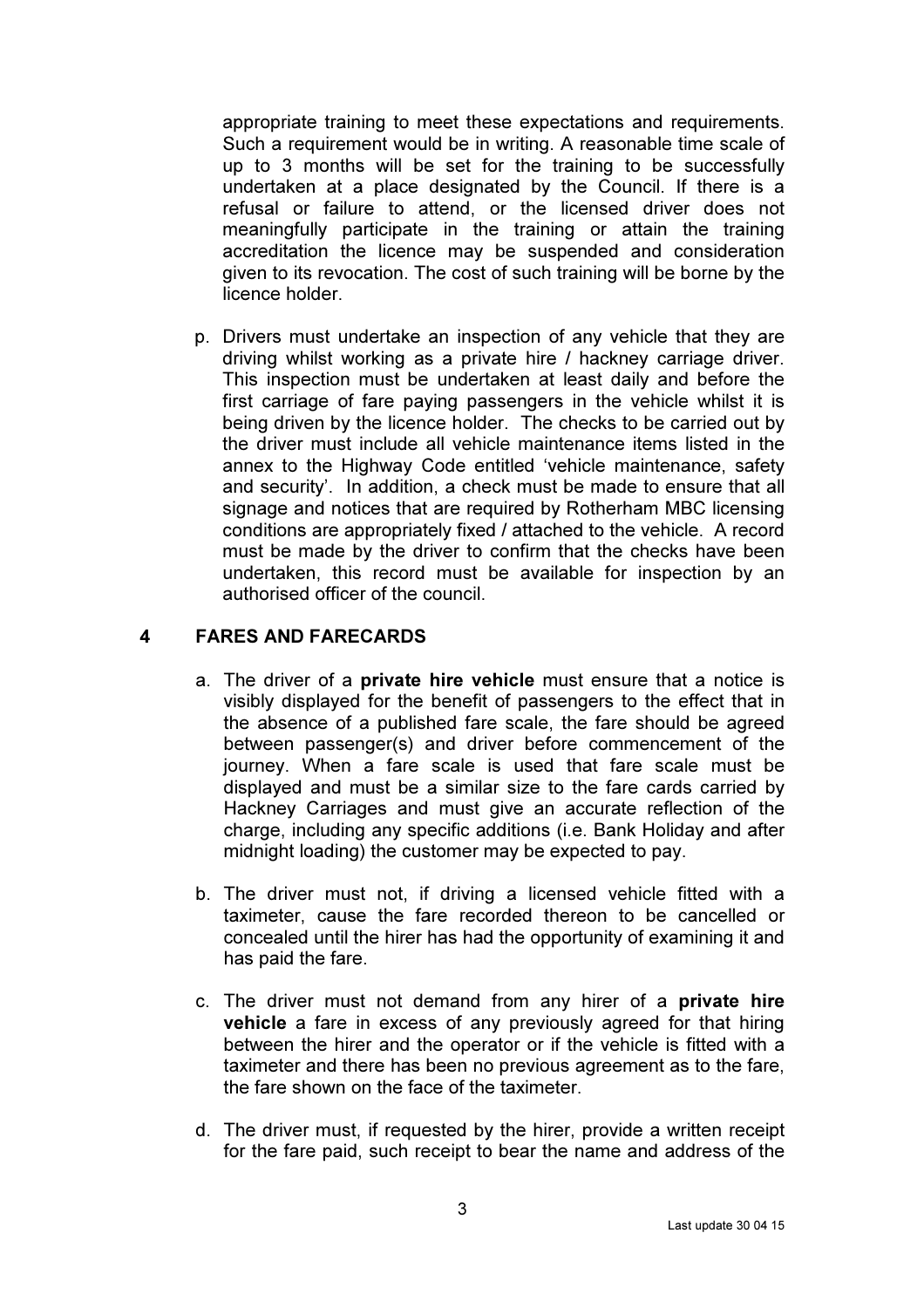proprietor of the vehicle together with the badge number of the driver.

# 5 PASSENGERS

- a. The licence holder must not cause or suffer or permit to be conveyed in a licensed vehicle a greater number of persons exclusive of the driver than the number of persons specified in the licence issued in respect of that licensed vehicle. In addition the driver must ensure that seat belt legislation is compiled with in respect of all children conveyed in the vehicle.
- b. The driver must not allow to be conveyed in the front of a licensed vehicle:-
	- more than one person unless the vehicle is manufactured to carry two front seat passengers and seat belts are fitted for both passengers, or
	- any child under the age of 10 years old,
	- any person between the ages of 10 and 18 years old, unless the passenger is part of a group that includes at least one person over the age of 18, or all other passenger seats in the vehicle are occupied by persons under the age of 18.
- c. The driver must not, without the consent of the hirer of the vehicle, convey or permit to be conveyed any other person in that vehicle.
- d. The driver must provide all reasonable assistance to passengers and especially those with a disability. The Equality Act 2010 places the following duties on licensed drivers:-

### Duty to assist passengers in Wheelchairs

Section 36 of the Disability Discrimination Act 1995 places a duty on the driver of a designated\* wheelchair accessible hackney carriages and private hire vehicles to:

- Carry the passenger while in the wheelchair;
- Not to make any additional charge for doing so;
- If the passenger chooses to sit in a passenger seat to carry the wheelchair;
- To take such steps as are necessary to ensure that the passenger is carried in safety and reasonable comfort; and
- To give the passenger such mobility assistance as is reasonably required.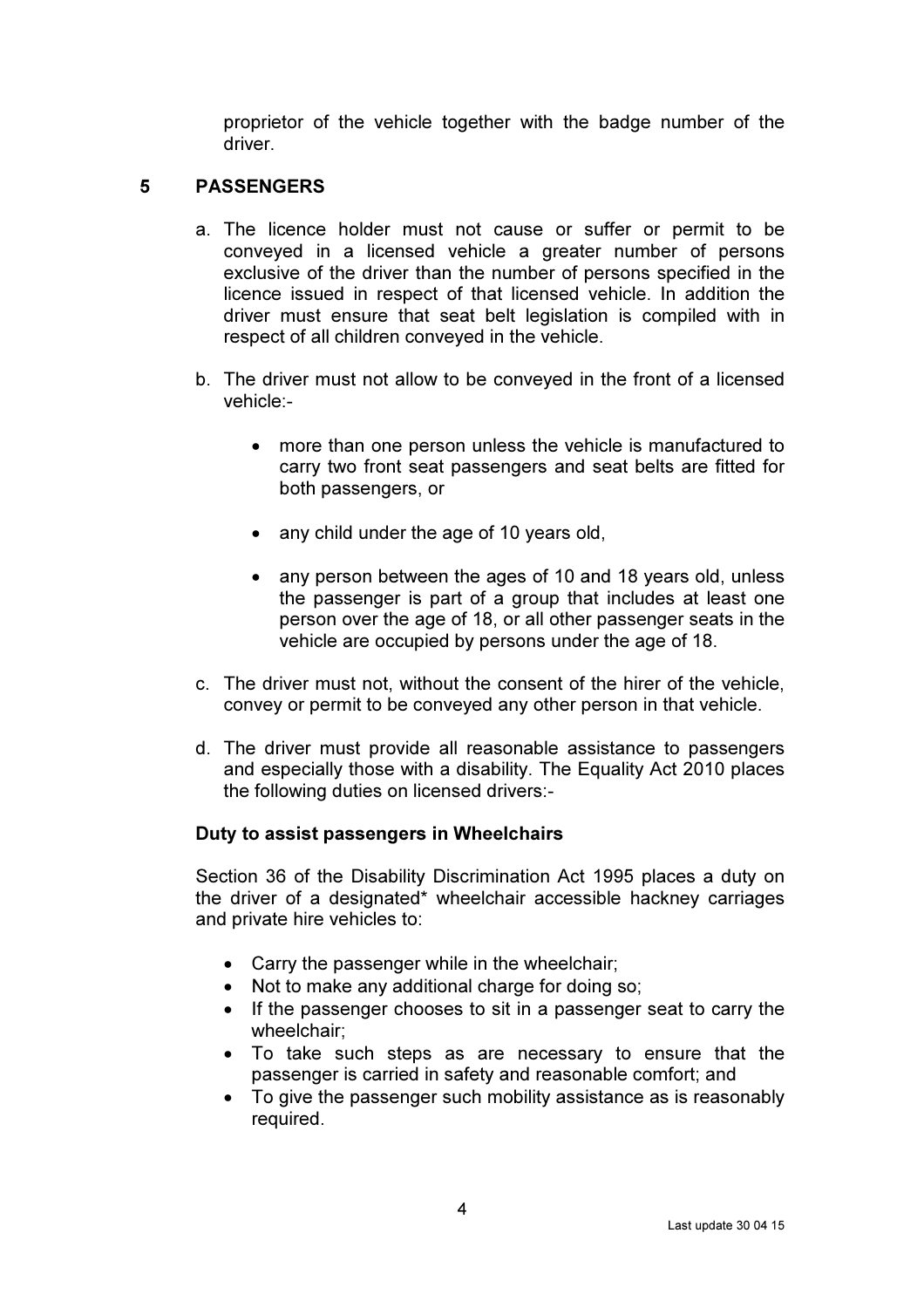\* Designated vehicles are those listed by the Licensing Authority under section 167of the Equality Act 2010 as being a 'wheelchair accessible vehicle'

Section 36 of the DDA 1995 remains in effect until such time as section 165 of the Equalities Act 2010 comes into force. It will then be a condition of licence that drivers adhere to the requirements of s165 of the 2010 Act.

#### Duty to carry guide dogs and assistance dogs

e. The driver must not fail or refuse to carry out a booking by or on behalf of a person with disabilities who is accompanied by an 'assistance dog' unless the driver has a Medical Exemption granted by the Licensing Authority and is displaying the Exemption Certificate in the approved manner or in the vehicle.

Any animal belonging to or in the custody of any passenger should remain with that passenger and be conveyed in the front or rear of the vehicle.

Drivers are advised to have a blanket / towel which is kept in the boot of the licensed vehicle to be used where he/she may have concerns about excess dog hair being left in the vehicle.

### 6 FOUND PROPERTY

The driver must, following the setting down of passengers, ascertain if any property belonging to the hirer(s) has been left in the vehicle and if not immediately able to return any such property, must deliver the item to Rotherham Police Station (Main Street) at the earliest opportunity, unless an alternative arrangement has been made with the owner of the property.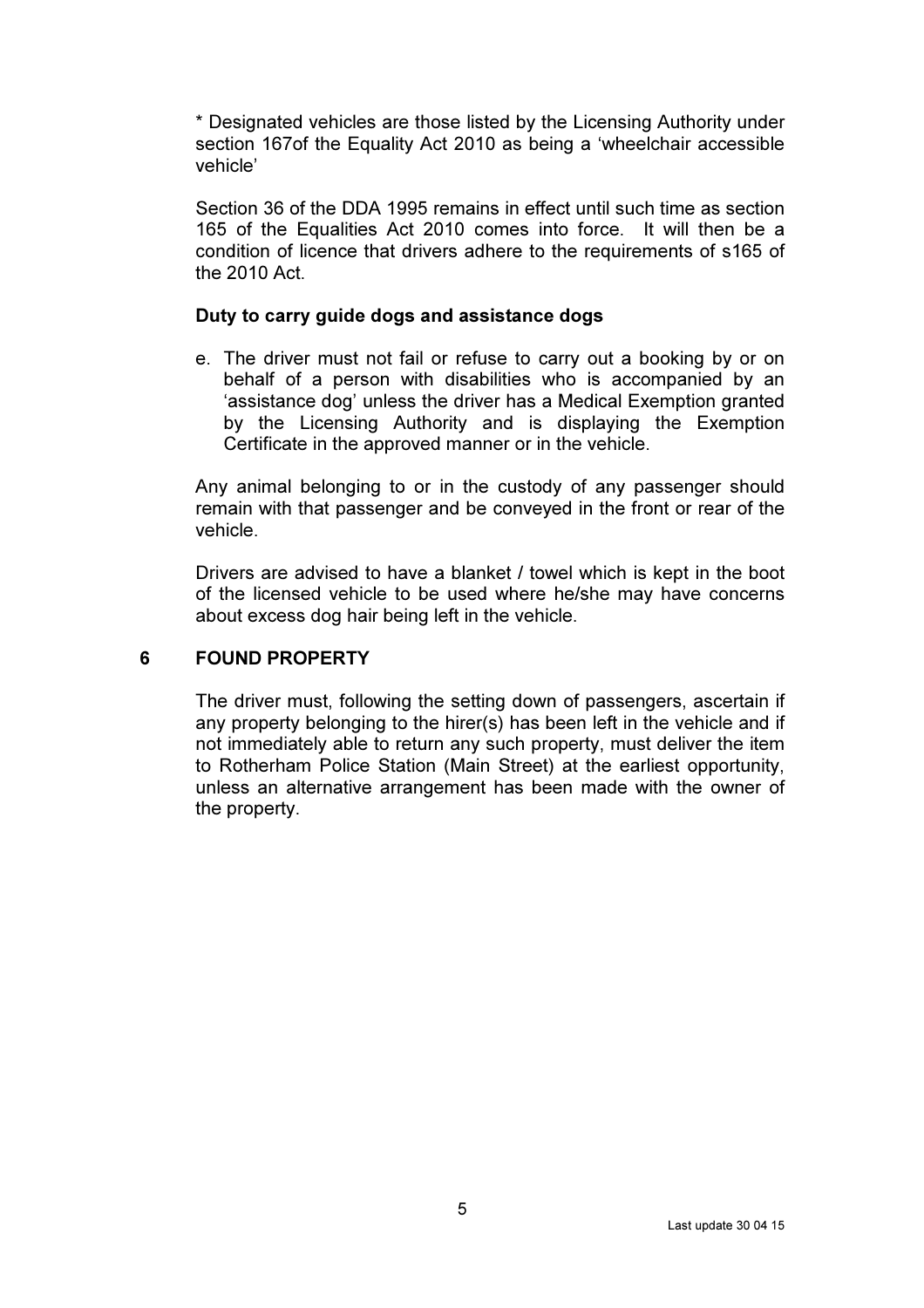# 7 MEDICAL CONDITION(S)

- a. The licence holder must notify the Council in writing without undue delay of any change in medical condition.
- b. The licence holder must at any time, or at such intervals as the Council may reasonably require, produce a certificate in the form prescribed by the Council signed by a registered medical practitioner to the effect that he/she is or continues to be physically fit to be a driver of a private hire/hackney carriage vehicle.

### 8 CONVICTIONS, CAUTIONS, ARREST ETC.

The licence holder must notify the Council in writing within 5 working days (or 3 working days in the case of arrest) providing full details of any conviction, binding over, caution, warning, reprimand or arrest for any matter (whether or not charged) imposed on him / her during the period of the licence.

The 5 days excludes a Saturday or a Sunday, Christmas Eve, Christmas Day, Good Friday, Bank Holidays or any other day on which the Licensing Office is closed.

What should be reported:-

- Any conviction (criminal or driving matter);
- Any caution (issued by the Police or any other agency);
- Issue of any Magistrate's Court summonses against you;
- Issue of any fixed penalty notice for any matter;
- Any harassment or other form of warning or order within the criminal law including anti-social behaviour orders or similar;
- Arrest for any offence (whether or not charged).
- Any acquittal following a criminal case heard by a court.

#### Fixed Penalty Notices

The driver must notify the Council in writing of any fixed penalty notice within 35 days of the receipt of such a notice. The driver must subsequently produce his/her driving licence to the Council, immediately following its endorsement, or in any case within 49 days of the date of the original offence.

This includes all motoring offences – whether endorsable or not and requirements to attend a Speed Awareness Course. This means that licence holders are required to notify the council if they opt to attend a speed awareness course rather than have their licence endorsed.

#### Arrest for any Offence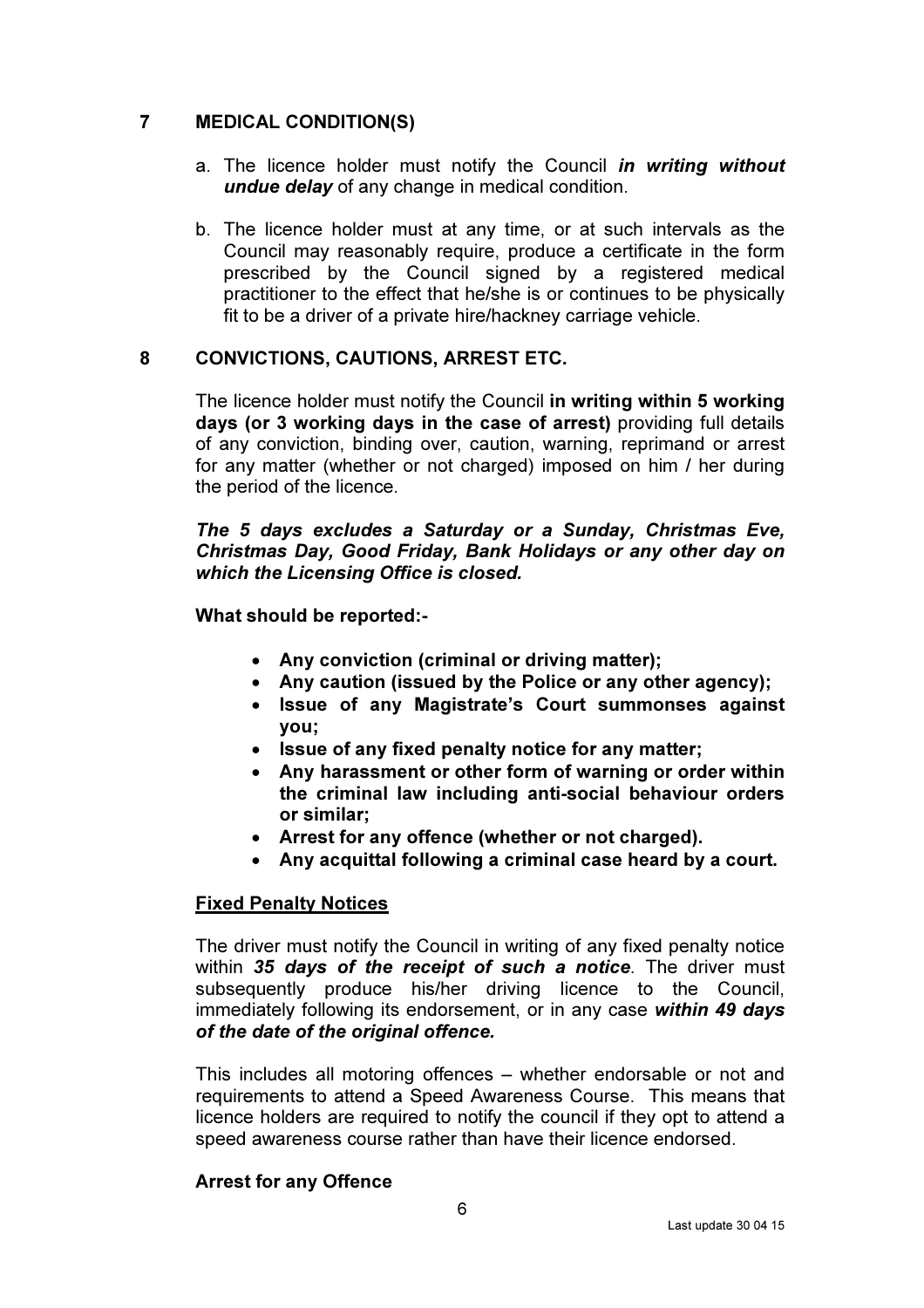Whether charged or not the driver must notify the Council within 3 working days of their arrest for an alleged offence(s).

### 9 DISCLOSURE AND BARRING SERVICE ONLINE UPDATE **SERVICE**

All licence holders must subscribe to the Disclosure and Barring Service Online Update Service. Any costs associated with maintaining this subscription must be met by the licence holder.

The licence holder must give permission for the council to undertake checks of their DBS status should the council consider it necessary to do so. The council will use the update service to monitor the criminal record of licence holders.

#### 10 CHANGE OF OPERATOR

The licence holder must notify the Council in writing within 5 working days \* of any change of operator through whom he/she works.

\* The 5 working days excludes a Saturday or a Sunday, Christmas Eve, Christmas Day, Good Friday, Bank Holidays or any other day on which the Licensing Office is closed.

### 11 CHANGE OF ADDRESS

The licence holder must notify the Council in writing within 5 working days \* of any change of his/her address taking place during the period of the licence, whether permanent or temporary.

\* The 5 working days excludes a Saturday or a Sunday, Christmas Eve, Christmas Day, Good Friday, Bank Holidays or any other day on which the Licensing Office is closed.

### 12 WORKING HOURS

Licensed drivers will not drive when their ability to do so is impaired by having worked excessive hours. The maximum daily driving time is 9 hours, and drivers must have a break lasting at least 45 minutes after driving for 4.5 hours (The break can be divided into two periods – the first at least 15 minutes long and the second at least 30 minutes – taken over the 4.5 hours).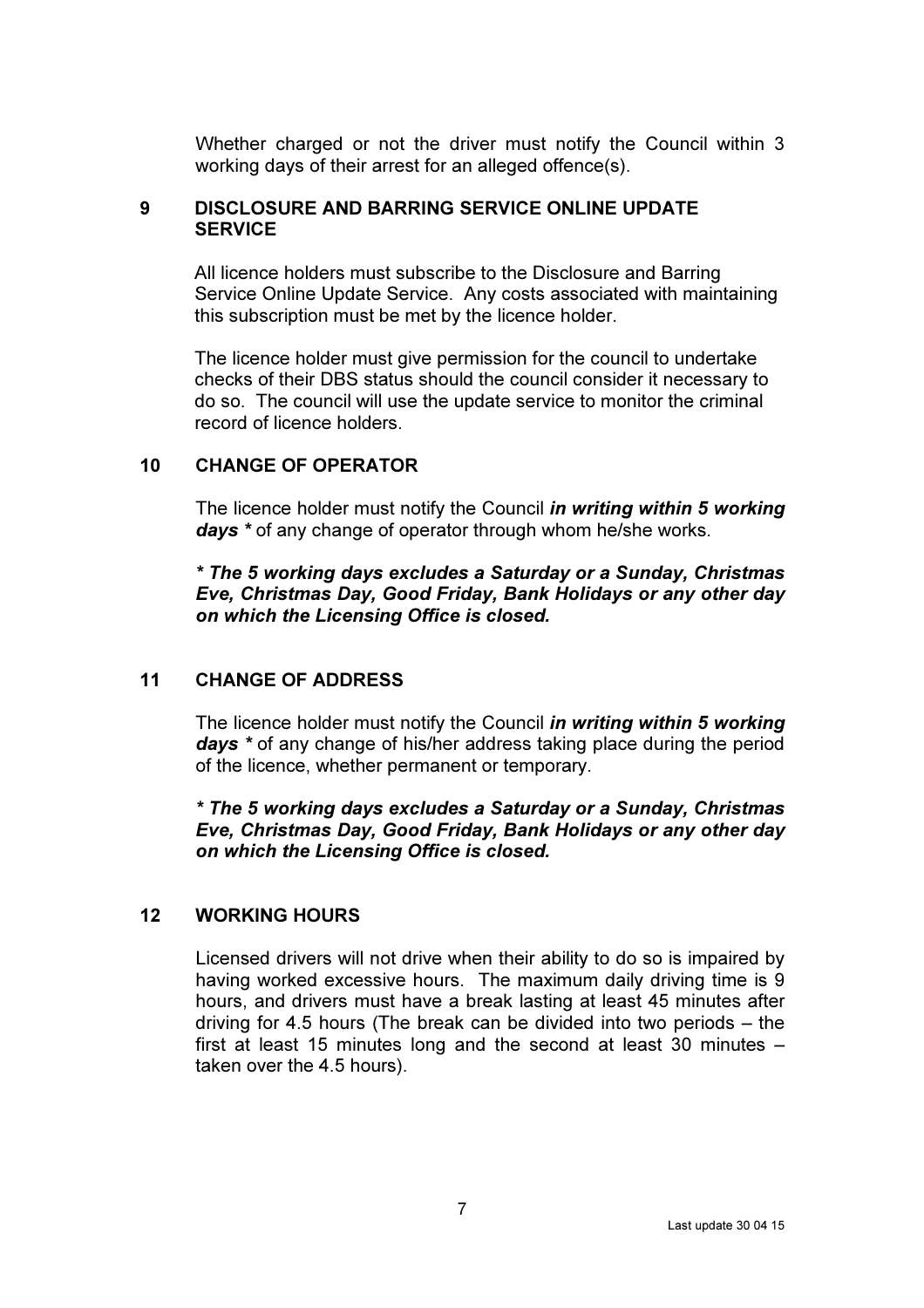### 14 CUSTOMER AND OTHER PERSONAL INFORMATION

Drivers must ensure that any personal information obtained during the course of their business is stored securely, and only retained for as long as is absolutely necessary. Access to this information must be restricted to those that will use it for the purpose for which it has been collected.

Personal information must not be used for any other purpose other than that for which it was collected without the express permission of the individual to which the information relates.

For example, telephone numbers provided by customers so that they can be alerted / updated by SMS text message with regard to a booking they have made must only be used for this purpose. The information must not be retained by the driver after the text message has been sent, and / or used for any other purpose (such as unsolicited marketing calls).

# 15 OCCASIONS WHEN LICENSED DRIVERS ARE NOT UTILISING THEIR LICENSES FOR AN EXTENDED PERIOD OF TIME

 If circumstances are such that a licensed driver does not intend to work as hackney carriage / private hire driver in Rotherham for a period exceeding 4 months, they must surrender their licence to the council. The licence must be surrendered as soon as it becomes clear that the holder will not be working for a period exceeding this time.

Once the council is in receipt of the licence, the licence will be suspended until such time as the holder is in a position to commence work again. The council reserve the right to undertake any checks in relation to the licence holder that may be required to ensure that the driver remains a fit and proper person to hold a licence. Such checks may include a medical examination, DBS disclosure and checks with other agencies.

Examples of circumstances that may require the surrender of the licence include:

- The licence holder intends to spend an extended period of time outside of the UK
- The licence holder is ill or unable to work for some other reason.

This is not an exhaustive list.

# 16 DUTY TO COOPERATE ON REGULATORY MATTERS

Licensed drivers must co-operate with authorised officers of the council in all matters relating to the regulation of the licensed vehicle trade.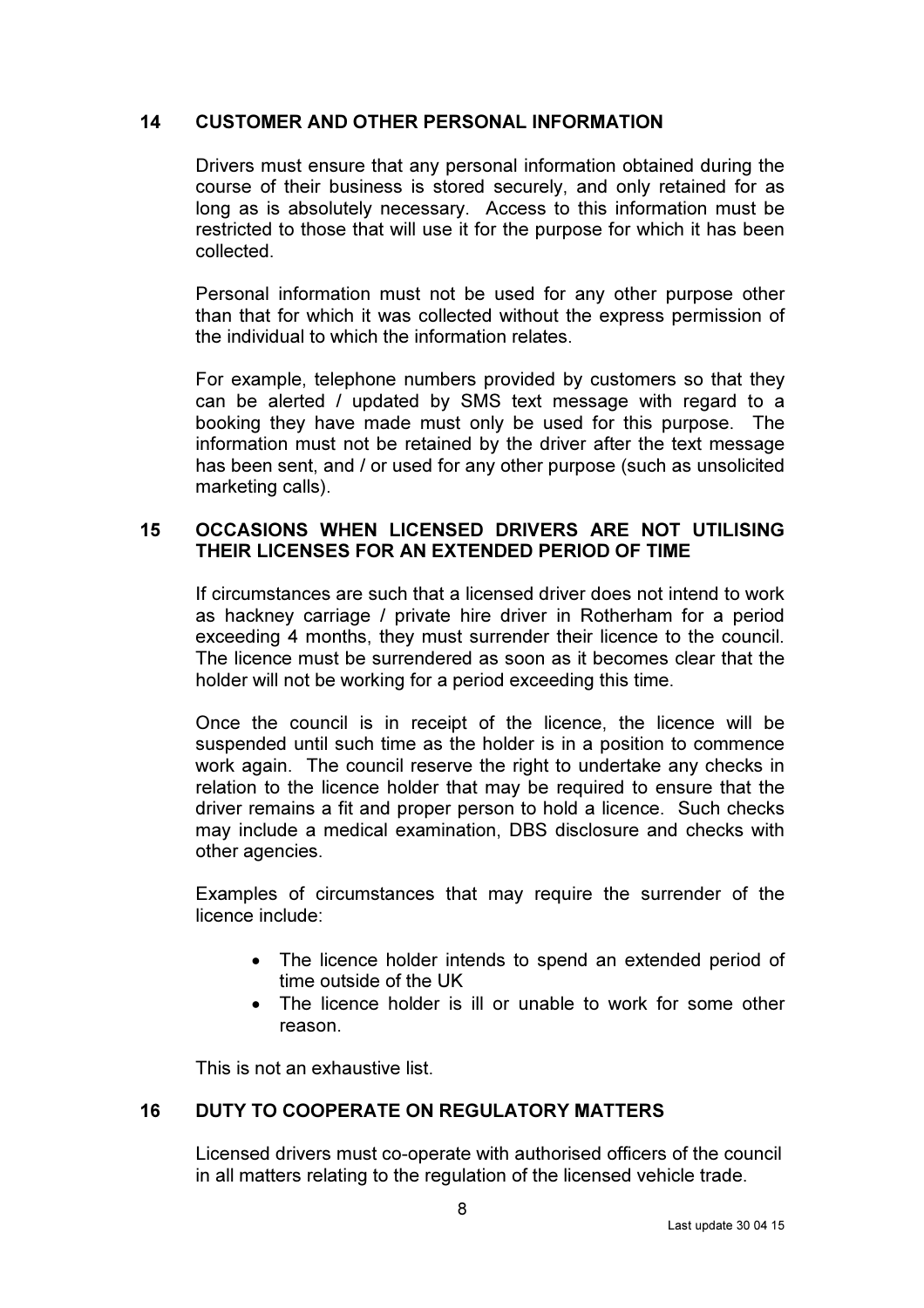However nothing in this condition affects the licence holders statutory protection afforded by other legislation.

# 17. APPEARANCE OF DRIVER

If a licensed driver alters their appearance significantly (for example by growing / removing a beard or moustache, changing hair colour etc), they must request a replacement ID badge from the council at the earliest opportunity and supply them with a up to date photograph that is an accurate portrayal of their current appearance.

# 18. ACCIDENTS

If at any time the vehicle is involved in an accident, however minor, the driver must inform the Council of this fact as soon as possible and in any event within 1 working day (by telephone or email). An accident report form (available from the licensing office) must then be completed and submitted to the Council within five working days of the accident occurring (except in exceptional circumstances when the report must be made as soon as possible after the five working day deadline – an example of an exceptional circumstance would be that the driver is incapacitated due to the accident and physically unable to make the notification).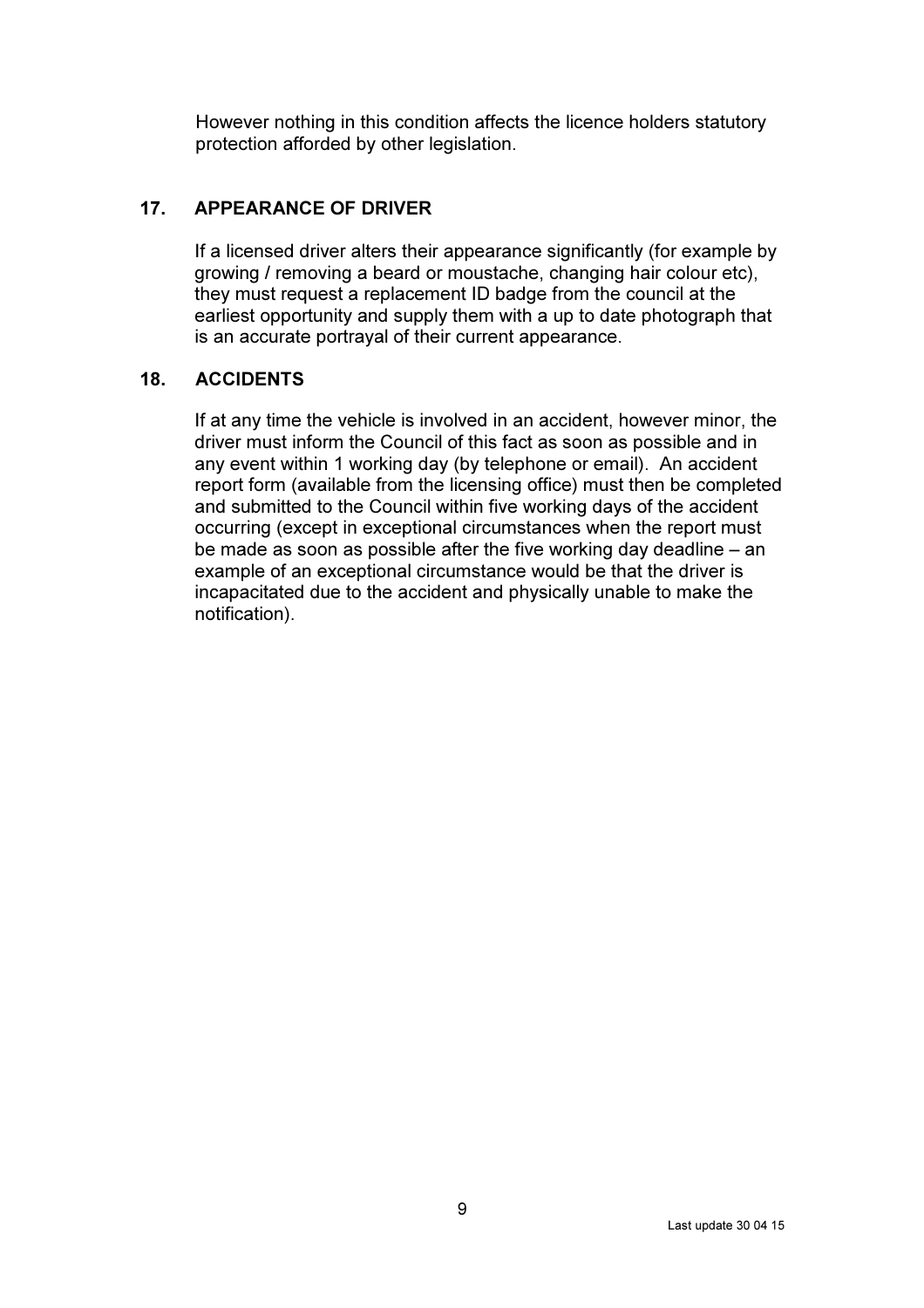### **NOTES**

- (i) These conditions should be read in conjunction with the provisions of Part II of the Local Government (Miscellaneous Provisions) Act 1976.
- (ii) Any person who commits and offence against any of the provisions of the Act of 1976 pursuant to Section 76 may be liable on summary conviction to a fine not exceeding level 3 on the standard scale or to such other penalty as expressly provided in the Act. The licence holder should ensure compliance at all times.
- (iii) The use of a vehicle not licensed as a private hire vehicle or Hackney carriage to fulfil any private hire booking is prohibited even if no fare is charged for the journey or irrespective of when, how and to whom any fare is payable.
- (iv) A child can travel in a licensed vehicle without a child car seat, however the following must be observed:
	- a. children under 3 years of age can travel without a child's car seat or seat belt, but only on the back seat
	- b. children aged 3 years or older can travel without a child's car seat if they wear an adult seat belt
- (v) If at any time the conduct of the driver leads to concerns by the Council as to whether they remain a fit and proper to hold a licence, the Council will investigate the conduct and if satisfied that the driver is no longer fit and proper person the driver licence may be suspended and subsequently revoked.
- (vi) Failure to declare any conviction within the required timescale together with the nature of the conviction will be taken into account in deciding whether a licence holder is a fit and proper person to hold a hackney carriage/private hire driver licence. This may result in the suspension, revocation or refusal to renew the hackney carriage/private hire driver licence.
- (vii) ANY INFRINGEMENT OF THE LICENSING CONDITIONS COULD LEAD TO SUSPENSION OF REVOCATION OF THE LICENCE.
- (viii) ANY REQUEST FOR ADVICE FROM THE COUNCIL IN RELATION TO LICENSING LEGISLATION SHOULD BE IN WRITING TO WHICH A WRITTEN RESPONSE WILL BE GIVEN SO AS TO AVOID ANY FUTURE DISPUTE AS TO THE ADVICE GIVEN. THIS DOES NOT PRECLUDE YOU FROM OBTAINING YOUR OWN INDEPENDENT LEGAL ADVICE.